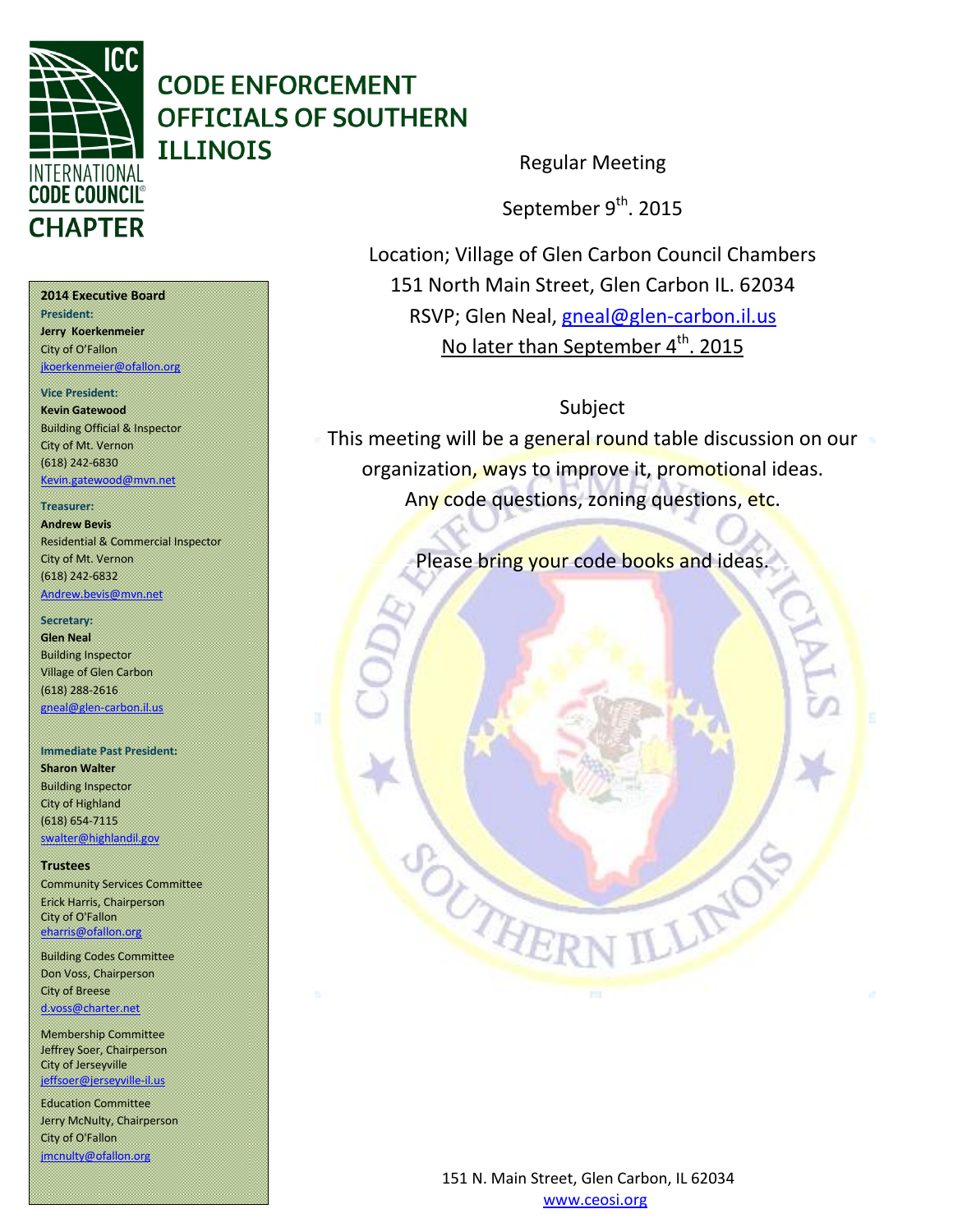

# **AGENDA September 9th. 2015** Order of Business Call to order

1) Introductions & Opening Remarks

### 2) Officers Roll Call

| President, Koerkenmeier  | Trustee, McNulty |  |
|--------------------------|------------------|--|
| Vice President, Gatewood | Trustee, Soer    |  |
| Treasurer, Bevis         | Trustee, Harris  |  |
| Past President, Walter   | Trustee, Voss    |  |
| Secretary, Neal          |                  |  |

3) Pledge of Allegiance

4) Recognition of Guests & New Members

5) Members introduction ( please state your name, community & position

6) Education (Jerry McNulty)

7) Lunch

8) Approval of minutes (regular meeting May 13th. 2015)

9) Treasurers report (Andrew Bevis)

10) Membership report (Jeff Soer, Kevin Gatewood)

11) Community services report (Erick Harris)

12) Building codes report (Don Voss)

13) ICC update (Bob Neale)

- 14) ICCA update (Jeff Stehman)
- 15) Old business; voting on ICC preferred provider,

17) New business, Jerry CEOSI attempting to become an ICC preferred provider, Oct 14<sup>th</sup>. Doug

Gamble ADA seminar, blind CC all mailings, Kevin work on current member list, mark our member list page somehow to show paid or non-paid dues, non-paid communities/members will start to be eliminated from mailings & website. Unpaid to possibly get a general mailing, paid to get more detailed mailings, questions, information, etc. that is relevant to the organization. Secretary needs date stamp for incoming paper work,

18) Community chat (member's opportunity to update events in their community affecting their work or jurisdiction)

19) Adjourn

### **2014 Executive Board President:**

**Jerry Koerkenmeier** City of O'Fallon [jkoerkenmeier@ofallon.org](mailto:jkoerkenmeier@ofallon.org)

### **Vice President:**

**Kevin Gatewood** Building Official & Inspector City of Mt. Vernon (618) 242-6830 [Kevin.gatewood@mvn.net](mailto:Kevin.gatewood@mvn.net)

**Treasurer:** 

## **Andrew Bevis**

Residential & Commercial Inspector City of Mt. Vernon (618) 242-6832 [Andrew.bevis@mvn.net](mailto:Andrew.bevis@mvn.net)

### **Secretary:**

**Glen Neal** Building Inspector Village of Glen Carbon (618) 288-2616 [gneal@glen-carbon.il.us](mailto:gneal@glen-carbon.il.us) 

#### **Immediate Past President:**

**Sharon Walter** Building Inspector City of Highland (618) 654-7115 [swalter@highlandil.gov](mailto:swalter@highlandil.gov) 

### **Trustees**

Community Services Committee Erick Harris, Chairperson City of O'Fallon [eharris@ofallon.org](mailto:eharris@ofallon.org) 

Building Codes Committee Don Voss, Chairperson City of Breese [d.voss@charter.net](mailto:d.voss@charter.net)

Membership Committee Jeffrey Soer, Chairperson City of Jerseyville [jeffsoer@jerseyville-il.us](mailto:jeffsoer@jerseyville-il.us)

Education Committee Jerry McNulty, Chairperson City of O'Fallon [jmcnulty@ofallon.org](mailto:jmcnulty@ofallon.org)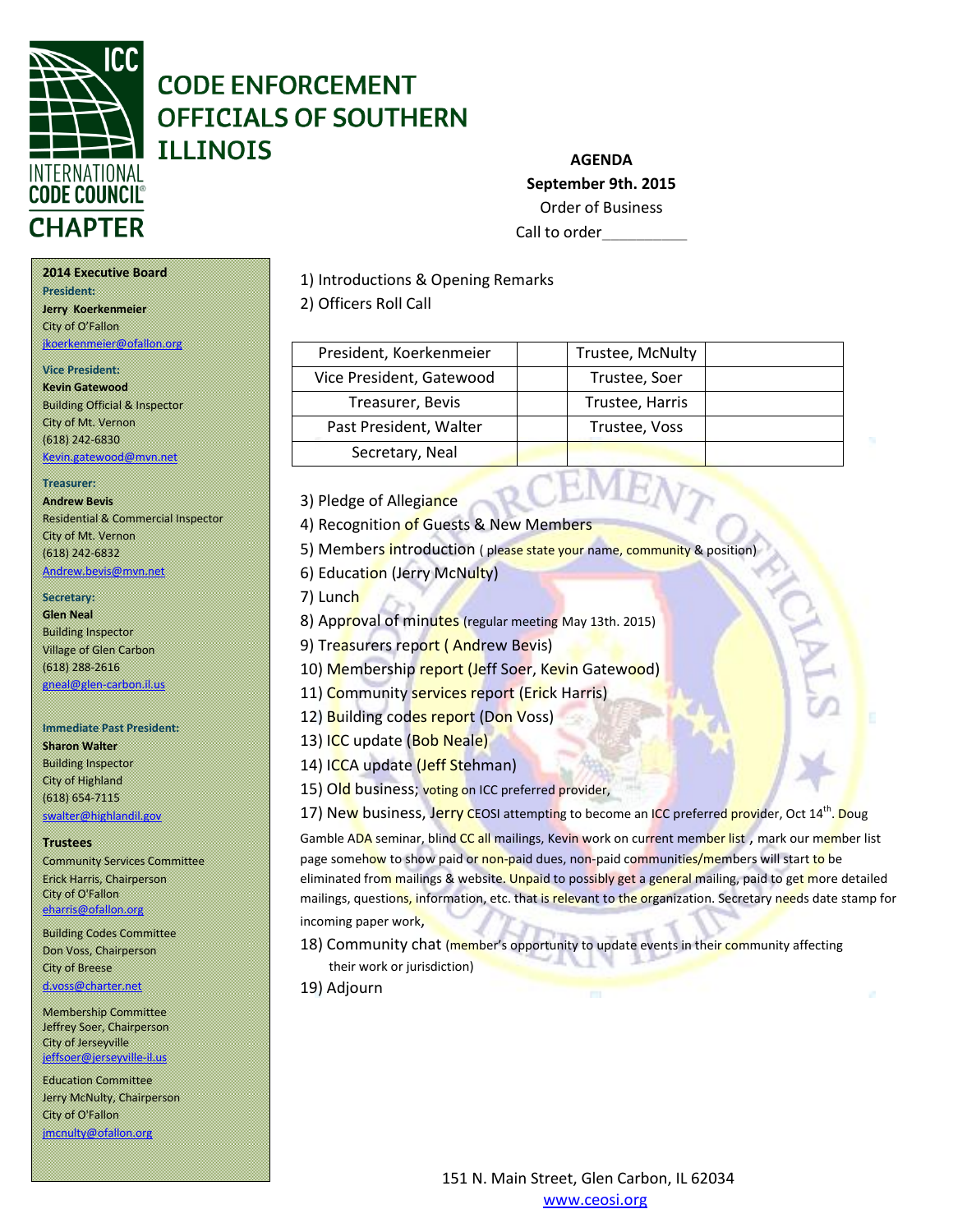

### **Meeting Minutes**

**7-8-15**

**July 8th. 2015** Order of Business Call to order 10:05

1) Introductions & Opening Remarks

### 2) Officers Roll Call

| President, Koerkenmeier  | Ŋ | Trustee, McNulty       | n |
|--------------------------|---|------------------------|---|
| Vice President, Gatewood | n | Trustee, Soer          |   |
| Treasurer, Bevis         | D | <b>Trustee, Harris</b> |   |
| Past President, Walter   | a | <b>Trustee, Voss</b>   | D |
| Secretary, Neal          |   |                        |   |

3) Pledge of Allegiance

4) Recognition of Guests & New Members none

5) Members introduction ( please state your name, community & position)

- 6) Lunch
- 7) Education (Jerry McNulty) none

8) Approval of minutes (regular meeting July 8<sup>th</sup>. 2015) Motion Andrew, Second Glen, approved

- 9) Treasurers report (Andrew Bevis) Motion Bob, Second Josh, approved
- 10) Membership report (Jeff Soer, Kevin Gatewood)
- 11) Community services report (Erick Harris)
- 12) Building codes report (Don Voss)
- 13) ICC update (Bob Neale)
- 14) ICCA update (Jeff Stehman)
- 15) Old business; discussed direct deposit for Finley checks, updating member roster and who should be on mailing list. Swear in new officers. Registration open for long beach, online is available @ ICC, Preferred provider program for CEU's. Plumbing inspector program discussed

**President: Jerry Koerkenmeier** City of O'Fallon

[jkoerkenmeier@ofallon.org](mailto:jkoerkenmeier@ofallon.org)

# **Vice President:**

**Kevin Gatewood** Building Official & Inspector City of Mt. Vernon (618) 242-6830 [Kevin.gatewood@mvn.net](mailto:Kevin.gatewood@mvn.net)

### **Treasurer:**

**Andrew Bevis** Residential & Commercial Inspector City of Mt. Vernon (618) 242-6832 [Andrew.bevis@mvn.net](mailto:Andrew.bevis@mvn.net)

### **Secretary:**

**Glen Neal** Building Inspector Village of Glen Carbon (618) 288-2616 [gneal@glen-carbon.il.us](mailto:gneal@glen-carbon.il.us) 

### **Immediate Past President:**

**Sharon Walter** Building Inspector City of Highland (618) 654-7115 [swalter@highlandil.gov](mailto:swalter@highlandil.gov) 

#### **Trustees**

Community Services Committee Erick Harris, Chairperson City of O'Fallon [eharris@ofallon.org](mailto:eharris@ofallon.org) 

Building Codes Committee Don Voss, Chairperson City of Breese [d.voss@charter.net](mailto:d.voss@charter.net)

Membership Committee Jeffrey Soer, Chairperson City of Jerseyville [jeffsoer@jerseyville-il.us](mailto:jeffsoer@jerseyville-il.us)

Education Committee Jerry McNulty, Chairperson City of O'Fallon [jmcnulty@ofallon.org](mailto:jmcnulty@ofallon.org)

> 151 N. Main Street, Glen Carbon, IL 62034 www.ceosi.org